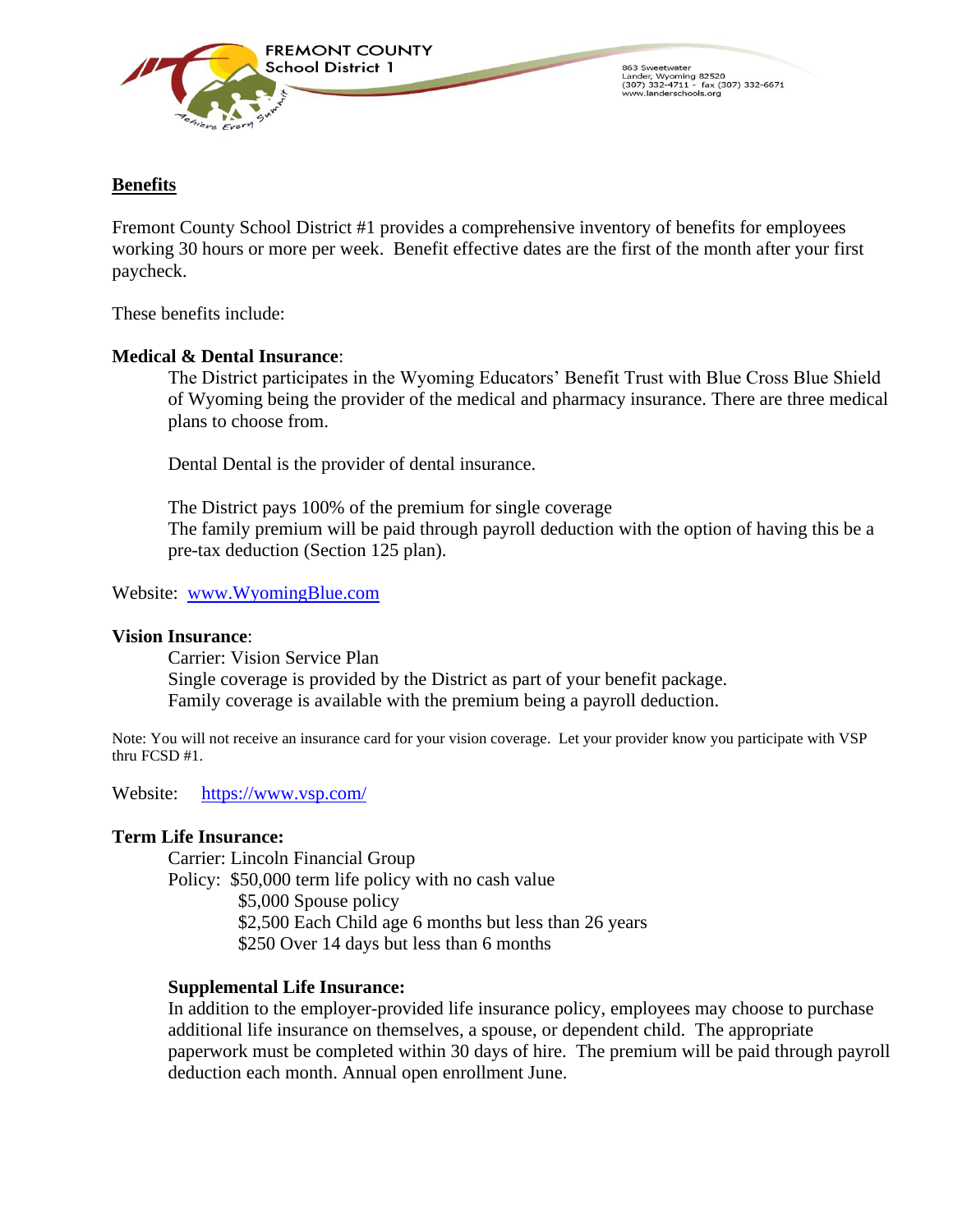## **Retirement**:

The district pays 16.62% and each employee pays 2.0% of gross pay into his/her Wyoming Retirement System account each month. This is the maximum contribution permitted by Wyoming Retirement System.

Website: <http://retirement.state.wy.us/>

#### **Wyoming Retirement System 457 Deferred Compensation Plan**:

Wyoming's deferred compensation (457) Plan was established for the benefit of Wyoming's public employees. It is a supplemental, tax-deferred retirement savings plan authorized by IRS code 457. The plan benefits public employees by allowing them to voluntarily defer a portion of compensation into tax-deferred investments in order to build personal retirement savings.

Website: <https://wrsdcpguest.gwrs.com/>

#### **Annuities and other Tax-Sheltered 403b Plans**:

The following annuity and mutual fund companies are setup with the District, and an employee can begin a payroll deduction at any time to invest in an annuity or mutual fund as part of a taxshelter:

| Aviva      | <b>American Funds</b> | Equitable                 |
|------------|-----------------------|---------------------------|
| <b>ING</b> | Horace Mann           | <b>Franklin Templeton</b> |
| AIG        | Met Life              | New York Life             |
| Putnam     | Variable              | Vanguard                  |

## **Optional Voluntary Insurance**:

Employees have the option of purchasing the following policies with the premiums being paid as a payroll deduction:

AFLAC Wyoming NCPERS---additional group decreasing term life insurance policy AllState New York Life

## **Flexible Spending Account-Section 125 Cafeteria Plan**:

You may establish a flexible spending account to receive tax savings on your and your dependents' out-of-pocket medical, dental, vision, and prescription expenses or dependent day care expenses by setting up a pretax payroll deduction.

#### **Social Security and Medicare Tax**:

Social Security and Medicare taxes are mandatory payroll taxes which are split between employee and employer percentages as follows:

Social Security on wages earned up to the annual federal maximum:

Employee tax rate: 6.2% of wages

FCSD #1 tax rate: 6.2% of wages

Medicare Tax on all wages earned:

The employee and FCSD #1 each have a tax rate of 1.45% of wages